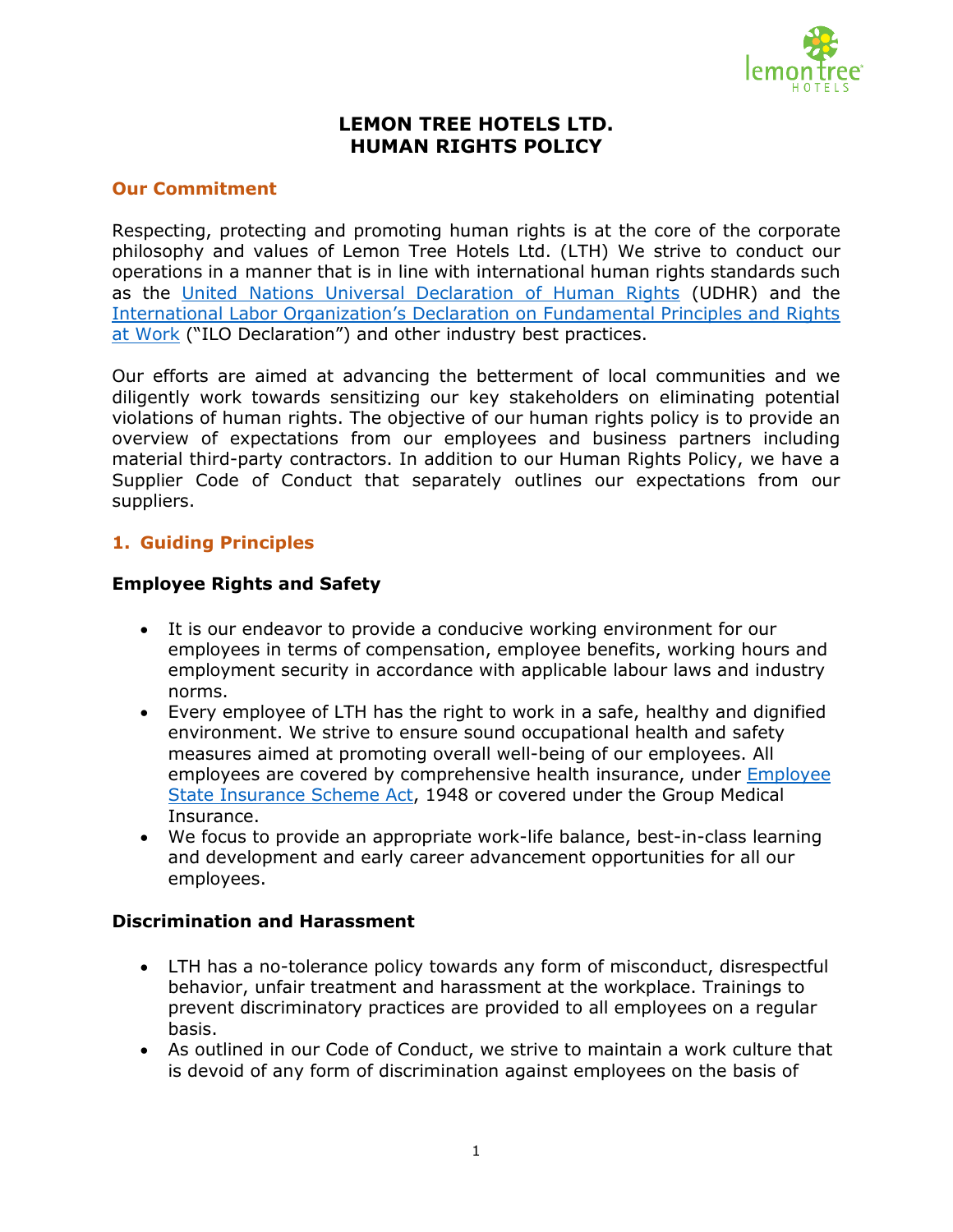

gender, age, religion, caste, color, creed, marital status, sexual orientation, political affiliation, disability, nationality or any such related factors.

- Our Corporate Ethics Committee (CEC) is responsible for addressing all concerns and complaints that are received from our employees. In addition, the committee also serves as the Internal Complaints Committee (ICC) at the corporate level.
- The ICC deals with complaints pertaining to sexual harassment at the workplace as per the guidelines of the Sexual Harassment of Women at Workplace (Prevention, Prohibition and Redressal) Act, 2013 ("POSH Act"). The Unit's ICC (UICC) swiftly addresses all such complaints and gives their recommendations as per the timelines stipulated in the POSH Act. Further, if the complainant is not satisfied with the recommendations of the UICC, they can escalate their complaint to the appellate authority constituted under the POSH Act. All possible efforts are taken to protect the anonymity and privacy of the complainant.

### **Diversity and Inclusion**

- LTH is an equal opportunity employer and promotes a work environment that is built on the pillars of ability, equality and skilling
- In alignment with our policy on diversity, we focus on mainstreaming Opportunity Deprived Indians (ODIs) which includes Employees with Disability (EwD) and Employees from Economically/Socially Marginalized segments (EcoSoc). We regularly provide full-time employment to ODIs.
- Our long-term goal is to foster an organizational culture that is characterized by unique backgrounds, experiences and abilities of our employees.

### **Child and Forced Labour**

 $\overline{a}$ 

- As an ethical and responsible employer, we prohibit the use of child labour across our entire operations in compliance with applicable legislations related to minimum age requirements. Our employees must be at least 15 years of age or where local legislation stipulates a higher minimum age; the higher limit shall apply. Workers between the age of 15 and 18 years will be considered young workers<sup>1</sup> and our company will ensure compliance with legal requirements for the work of authorized young workers
- LTH has a zero-tolerance policy against the use of any form of forced labour including prison labour, bonded labour, indentured labor and human trafficking within our hotel premises.

 $\bullet$  $1$  The Child Labour (Prevention and Regulation) Amendment Act allows adolescents to work in nonhazardous occupations and processes. If an adolescent is employed, the following conditions must be satisfied by the employer, wherein the total time spent working by an adolescent cannot exceed 6 hours in a day, including the time spent in waiting for work.